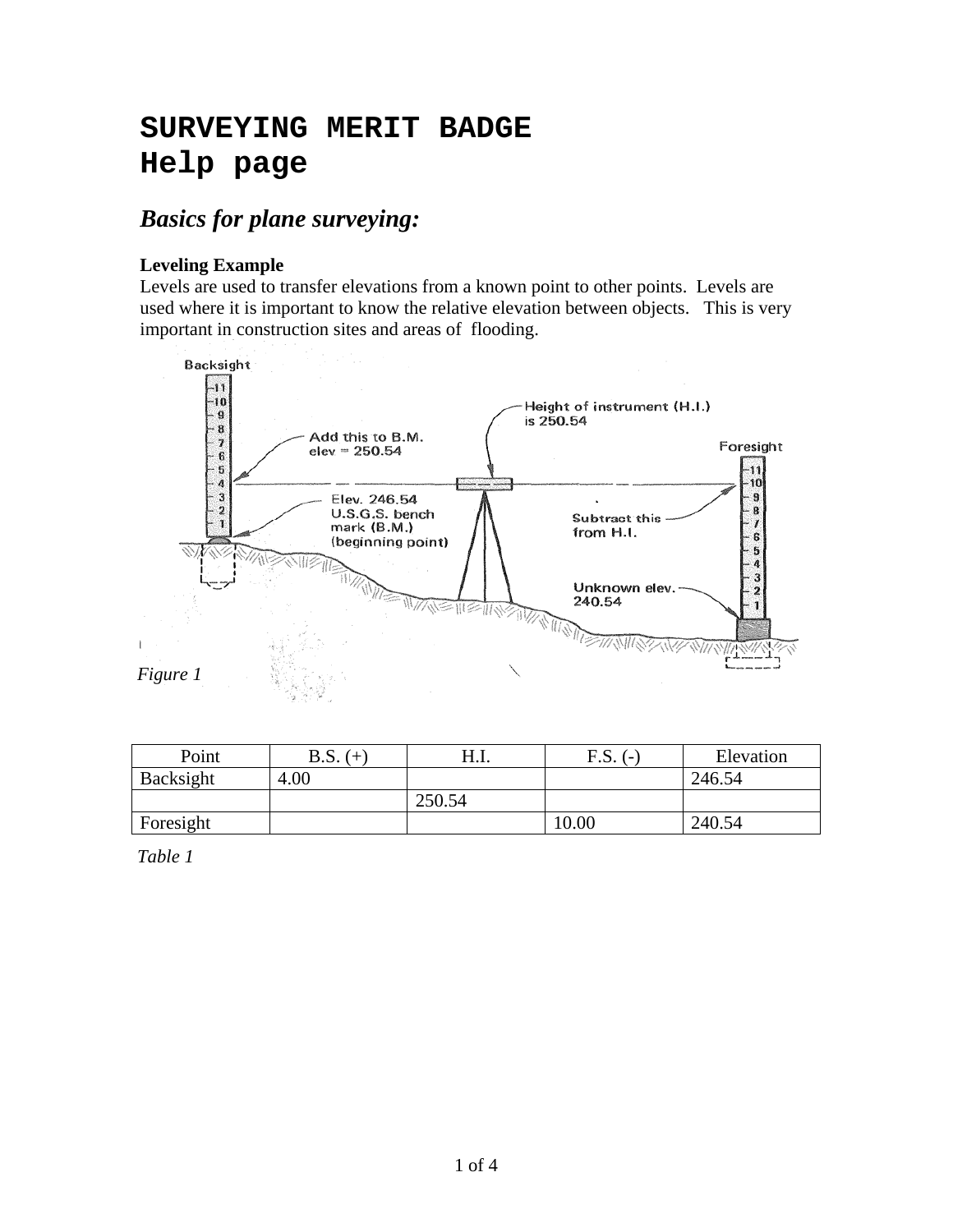#### **Traverse - Equations for Horizontal plane surveying**

A Traverse is a series of continuous lines connecting points called traverse stations. The angles between the stations are measured as well as the lengths between the stations. In this exercise we will be performing a closed traverse because we will create a close polygon, such as the one shown in figure 2.



Using the following formulas to reduce the traverse laid out by your instructor; which you have completed on the ground by measuring angle and horizontal distances. If the distances that you measured were slope distances they will need to be reduced to the horizontal before you begin this section.

The example below shows the formulas to reduce a traverse to departures (X) and latitudes  $(Y)$ , which are similar to  $X$  and  $Y$  coordinates. Surveyors use coordinate geometry to measure distances between objects on the ground where direct measurements were not made between the objects.

The first step in determining if the traverse makes a closed polygon is to add up the angles to make sure that they equal the correct sum of the polygon. This is done by using the formula for interior angles  $= (n-2)180$ , where n=the number of sides of the polygon. In our case the formula would work out as follows:

$$
InteriorAngles = (n-2)180
$$
  
\n
$$
InteriorAngles = (5-2)180
$$
  
\n
$$
540 = (5-2)180
$$

The final answer of 540 is given in degrees. This means that on our five sided traverse the interior angles should add up to 540 degrees. The angles and distances of the figure 2 are as shown in the table below.

| Angles and Distances of Traverse |            |              |  |  |  |  |  |
|----------------------------------|------------|--------------|--|--|--|--|--|
| Course                           | Distance   | Angle        |  |  |  |  |  |
| $E-A-B$                          | 19.15 ft   | $58^\circ$   |  |  |  |  |  |
| $A-B-C$                          | 16.15 ft   | $113^\circ$  |  |  |  |  |  |
| $B-C-D$                          | 14.21 $ft$ | $60^{\circ}$ |  |  |  |  |  |
| $C-D-E$                          | 13.35 $ft$ | $154^\circ$  |  |  |  |  |  |
| $D-E-A$                          | $25.76$ ft | $155^\circ$  |  |  |  |  |  |

*Table 2* 

Azimuths are calculated from the angles, assume that the azimuth of course A-B is 134°, then to get the azimuth of the next course we use the following formula:

Azimuth of the previous course  $+180^\circ+$ Angle=Azimuth of the next course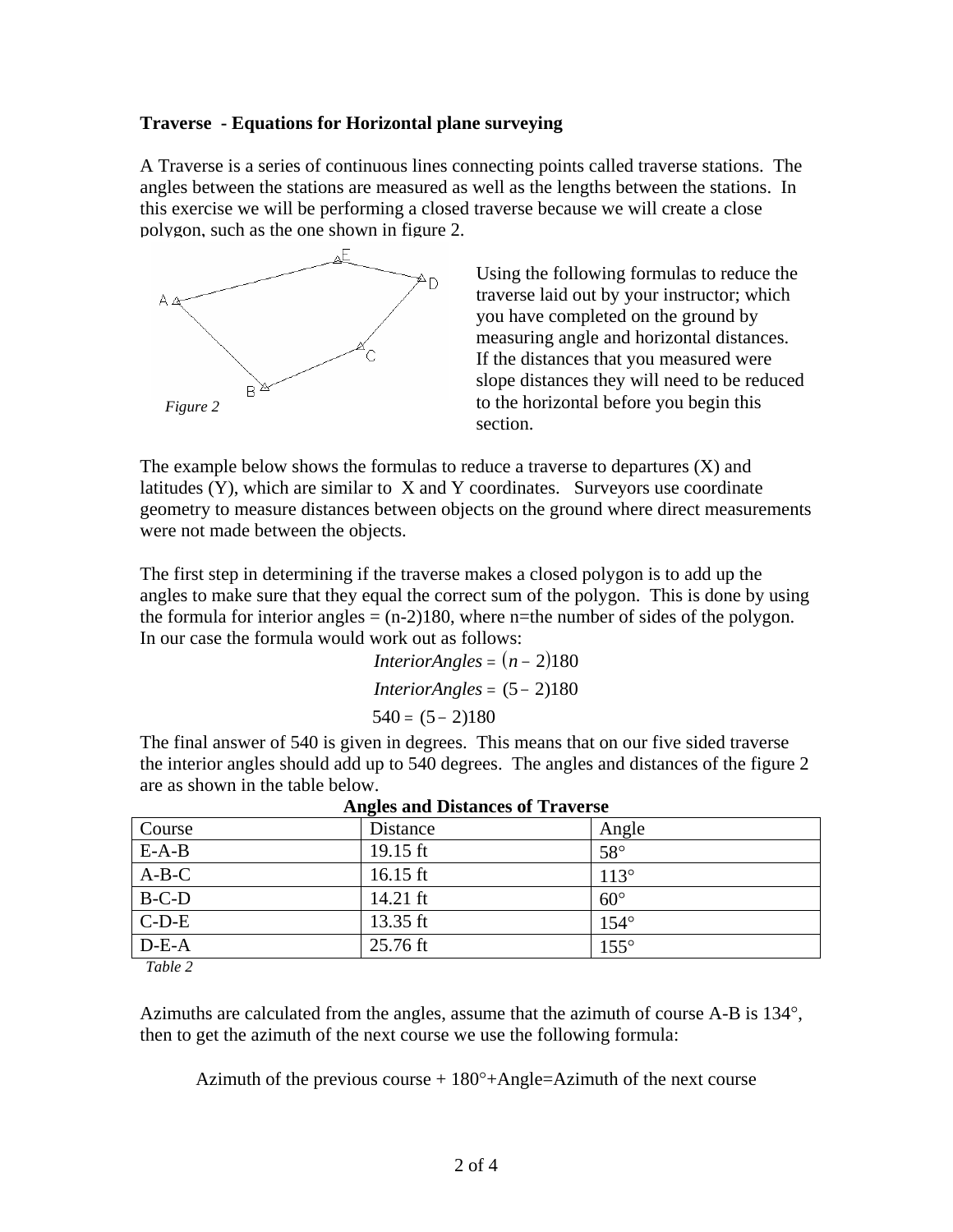If the resulting answer is greater that 360°, then we subtract 360 from the answer until we get a result that is between 0 and 360, this is the azimuth of the next course. We continue using this formula until we get back to the beginning where we started our traverse.

Once you have the azimuths of our traverse you can use a table similar to the one below to calculate the latitude and departure for each course. Below is an example of latitude (Y) and departure (X). a sample table is included in your workbook for you to use in completing these exercises.



| <b>Traverse Reduction</b> |                 |         |            |            |          |           |  |  |  |
|---------------------------|-----------------|---------|------------|------------|----------|-----------|--|--|--|
| Course                    | <b>Distance</b> | Azimuth | Cosine     | Sine       | Latitude | Departure |  |  |  |
| $A-B$                     | 19.15           | 134     | $-0.69466$ | 0.71934    | $-13.30$ | 13.78     |  |  |  |
| $B-C$                     | 16.15           | 67      | 0.390731   | 0.920505   | 6.31     | 14.87     |  |  |  |
| $ C-D $                   | 14.21           | 42      | 0.743145   | 0.669131   | 10.56    | 9.51      |  |  |  |
| $D-E$                     | 13.35           | 282     | 0.207912   | $-0.97815$ | 2.78     | $-13.06$  |  |  |  |
| <b>IE-A</b>               | 25.76           | 256     | $-0.24192$ | $-0.9703$  | $-6.23$  | $-24.99$  |  |  |  |
| Table 3                   |                 |         |            | Totals     | 0.11     | 0.10      |  |  |  |

The totals at the bottom of the traverse reduction indicate the closure of the traverse. We need to make sure that this traverse closes within 5 feet. The units of the latitude and departure are indicated in feet and decimals; inches are not used. Use the Pythagorean therom to determine if the closure is acceptable.

$$
Closure = \sqrt{X} = Latitude^2 + Depature^2
$$

#### **Scale interpretation:**

We will be using a scale of  $1"$ =10' for the preparation of our map, this means that 1" on your paper is equal to 10' on the ground. Use the scale provided to help with the layout of your map. As you can see in the attached figure, in engineering and surveying an inch is broken in to 10 parts, or tenths, at a scale of 1"=10'; Each line on the scale is equal to 1 foot on the ground.



To plot your traverse, pick a starting point on the graph paper and scale the latitude and departures listed above to plot your traverse.

*Figure 4*